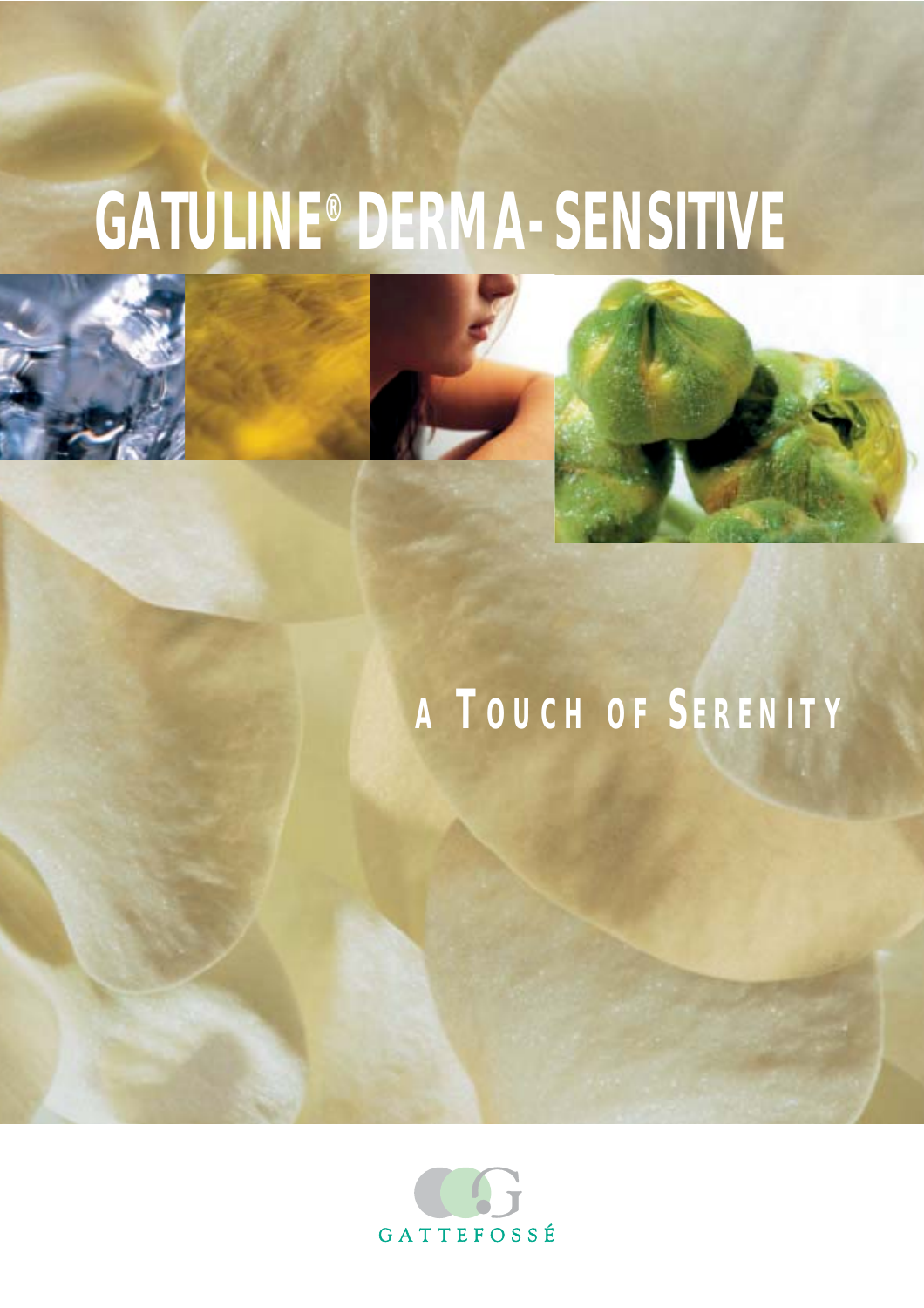### **A sophisticated and technical range, GATULINE® once again takes its inspiration from gemmotherapy in order to bring peace and serenity to delicate skins.**

Skin inflammation is the most commonly found disorder in dermatology and many products are now aimed at treating sensitive or reactive skin.

Skin tissue is practically constantly under aggression – thermal shock, UV rays, mechanical or chemical stress. This recurrence induces many pro-inflammatory signals in the cells.

Clinically, the deterioration of symptoms due to pain and/or burning is observed. These symptoms produce a feeling of discomfort, dry tightness, itching or swelling.



physical signs: redness, swelling, oedema…

The soothing function has thus become inseparable from all claims put forward by cosmetic care today: anti-ageing, moisturising or even revitalising or firming.

### **GATULINE® DERMA-SENSITIVE is precisely positioned as the new ultra-specific active fighting the clinical symptoms of hypersensitive skin.**

Tested on reconstructed skin then *in vivo* on a panel of people with sensitive skin, **GATULINE® DERMA-SENSITIVE** significantly reduces the production of pro-inflammatory factors as well as the expression of the resulting clinical symptoms.

physical signs: clear and uniform skin tone



tactile signs: suppleness and skin comfort

tactile signs:

dry tightness, burning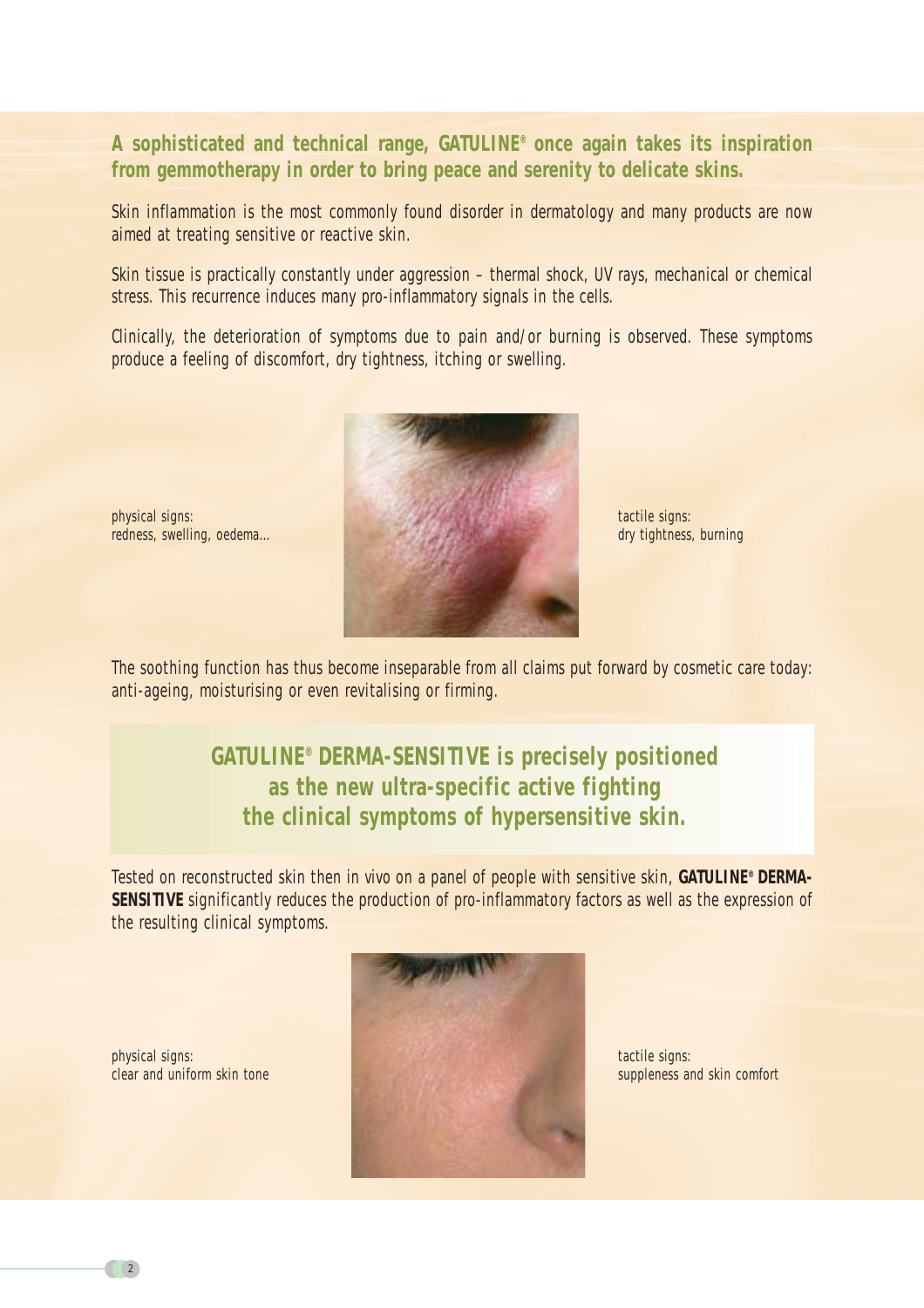

### **WHAT IS SENSITIVE SKIN?**

### **A sensitive skin is an inflammation-prone skin.**

The inflammatory reaction is an adapted response, strictly controlled and protective, that contributes to the natural defence process and repair of damaged tissues. The skin, through its barrier role, plays a decisive part in this immunity system.

The inflammatory response consists of three sequences of complex and overlapping events:

- a vascular-sanguine initiation phase in the attacked zone within seconds following the aggression, broken down into four known clinical signs: tumor (œdema), calor (burning), rubor (redness), dolor (pain).
- an amplification phase during which the inflammatory action is developed with the migration of the different type of cells within the inflammatory pocket to remove any foreign elements or cellular debris.
- and finally, a resolution phase aiming to restore the integrity of the aggressed tissue. The inflammatory response then leads to its "*ad integrum*" restoration.

Under stress, the keratinocytes, prime target cells of several aggression factors, secrete a large number of pro-inflammatory mediators such as cytokines.

So-called primary cytokines, TNF- $\alpha$  and Interleukine 1 (IL-1), are non-specific to the inflammatory agent. These are capable of activating, directly or indirectly, all the cells of the epidermis (Langerhans cells, melanocytes, Merkel cells) and dermis (fibroblasts).

This is also the case of IL-8, a chemokine produced by practically all skin cells and induced under the action of various stimuli. IL-8 is specialized in polynuclear neutrophile and T lymphocyte recruitment.

Generally speaking, the inflammatory response is limited in time thanks to a system that controls the amplification phase (anti-inflammatory cytokines, anti-proteases, anti-free radicals).

### **However, if the inflammatory response is not adapted or poorly controlled, it can become aggressive.**

**Whereas cytokine production by skin cells is low and even non-existent in normal conditions, the keratinocyte production of cytokines increases considerably under stress conditions.**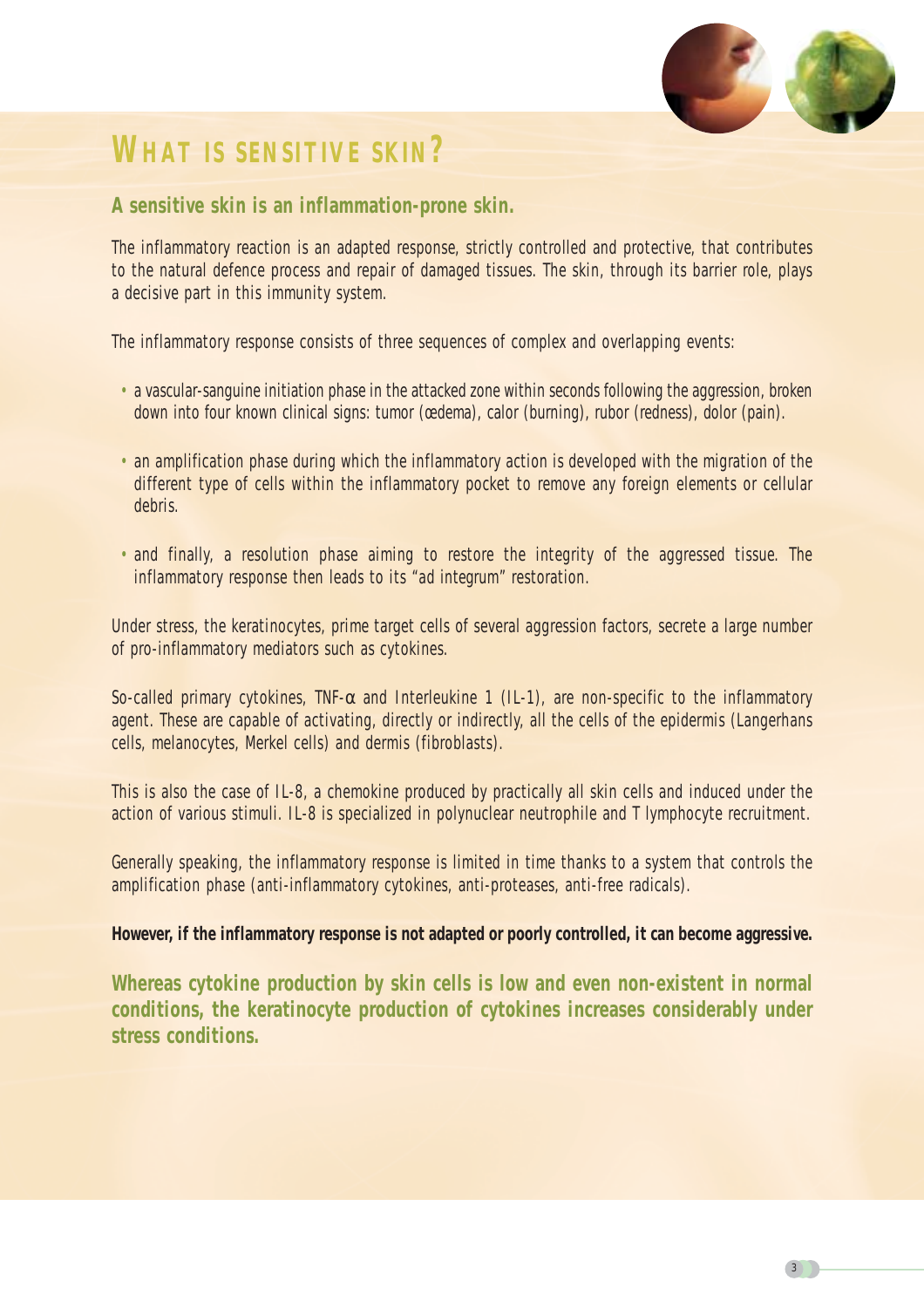### **THE MERGER OF SCIENCE AND TRADITION**

To develop this new **GATULINE®** , Gattefossé has aimed to determine precisely which vegetal fractions can activate the modulation mechanisms of the inflammatory processes.

Gattefossé has selected *Capparis spinosa*, a member of the Capparaceae family, traditionally picked and used in decoctions to treat bouts of arthritis.

This gemmotherapy extract uses caper bud, an embryonic tissue containing all the biological power of the future plant.

A preliminary study [1] shows that the caper bud offers significant anti-inflammatory activity in presence of stimulated inflammation. Tested against a positive reference produced by pharmacology, oxyphenbutazone, the extract induces a 50% reduction in inflammation, as opposed to 66% for the pharmaceutical reference.

The active fractions of caper were then identified [2]: these are mainly cappaprenols 12, 13 and 14 (number of isoprene chains), and Gattefossé has used a supercritical  $CO<sub>2</sub>$  extraction technique to optimise the production of these fractions.

### **Why supercritical CO<sub>2</sub>?**

Supercritical CO<sub>2</sub> extraction technology has unrivalled advantages in terms of quality and ecology. Supercritical CO<sub>2</sub> is used to totally or selectively extract compounds with **low polarity and small molecular masses.**

 $CO<sub>2</sub>$  has several advantages as a supercritical fluid:

- use at temperatures close to room temperature and at acceptable pressures (from 8 to 20 MPa)
- non-toxic and "natural", it does not contribute to the greenhouse effect as the  $CO<sub>2</sub>$  is recycled, hence the term "green chemistry", often used in relation to the supercritical extraction process
- non-combustible, chemically inert
- the extracts obtained have low colour and contain no metallic ions.

Cappaprenols, the chemical compounds partly responsible for the anti-inflammatory activity of capers, are lipophilic compounds. These compounds can be extracted by the supercritical  $CO<sub>2</sub>$  extraction technique.

Gattefossé has shown that the lipophilic compounds sought are optimally extracted, in qualitative and quantitative terms, by applying supercritical  $CO<sub>2</sub>$  extraction in the presence of a MOD (Octododecyl Myristate) co-solvent and using dried capers.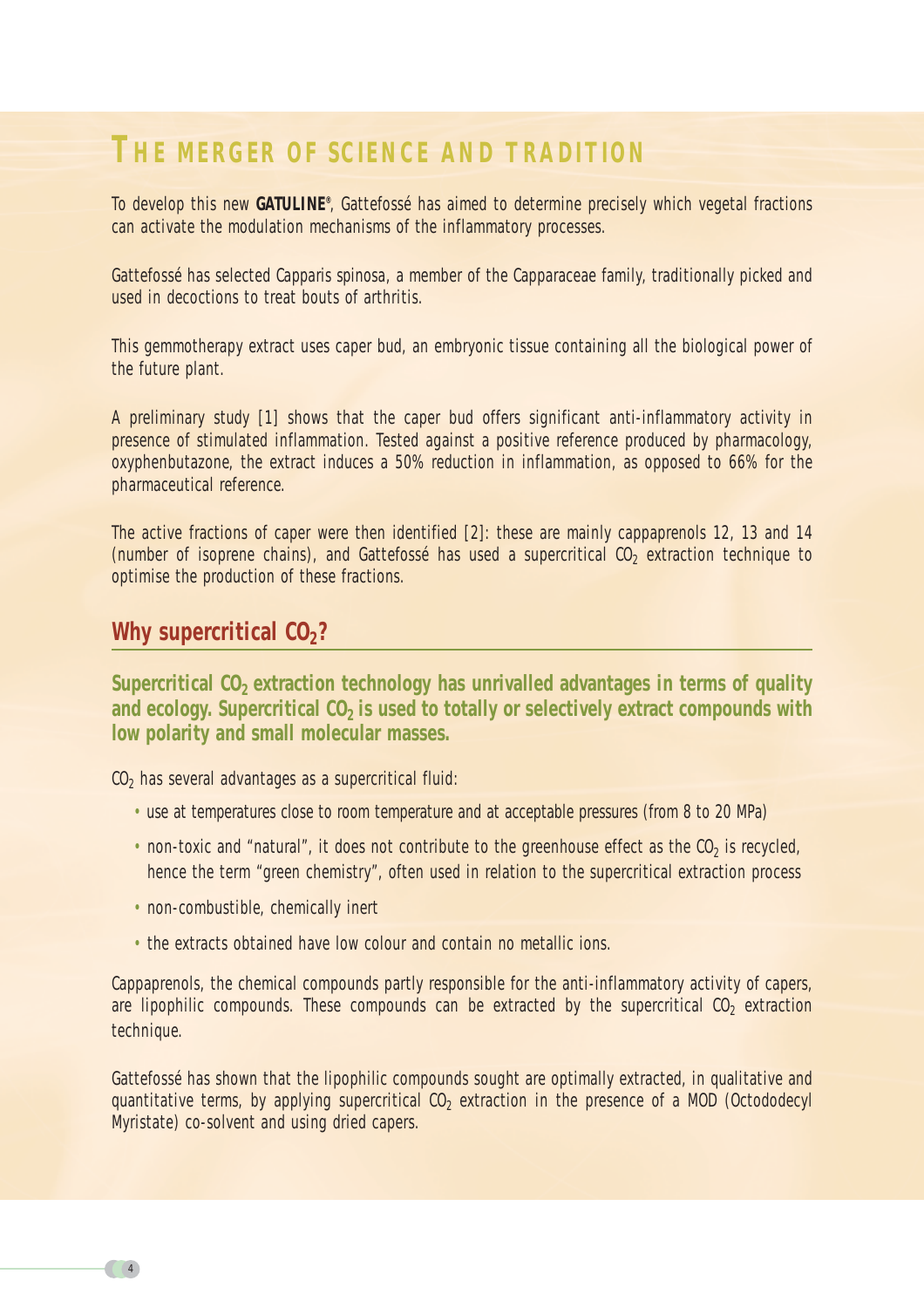

### **EFFICACY ON RECONSTRUCTED EPIDERMIS**

The influence of the formulated extract on the production of pro-inflammatory cytokines (IL-8 and TNF- $\alpha$ ) by reconstructed epidermis subjected to topical inflammatory stress (PMA or Phorbol-12-Myristate-13- Acetate) has been evaluated.

The principle of the test lies in the dosing of pro-inflammatory cytokines released by reconstructed epidermis treated beforehand by the active formula or the excipient then subjected to stress by the topical application of PMA.

The test was carried out on epidermis separated into three batches:

- an "Excipient + PMA" batch consisting of epidermis treated with the formulation excipient without **GATULINE® DERMA-SENSITIVE** and subjected to inflammatory stress
- an "Excipient PMA" batch consisting of epidermis treated with the formulation excipient without **GATULINE® DERMA-SENSITIVE** but not subjected to inflammatory stress
- a "**GATULINE® DERMA-SENSITIVE** + PMA" treated batch composed of epidermis treated with the active formulation (2% **GATULINE® DERMA-SENSITIVE**) and subjected to inflammatory stress.

The test was conducted in triplicate.

### **Dosage of epidermal cytokines - Production of IL-8 and TNF-**α

The topical application of PMA induces a very high release of IL-8 and TNF- $\alpha$  in the epidermis treated by the formulation excipient.



**Treatment of the epidermis with the formula containing 2% GATULINE® DERMA-SENSITIVE helps significantly reduce (44% and 70% respectively) the production of IL-8 and TNF-**α **induced by PMA.**

**GATULINE® DERMA-SENSITIVE** shows clear anti-inflammatory potential. This potential is highlighted in the *in vivo* study presented on the following page.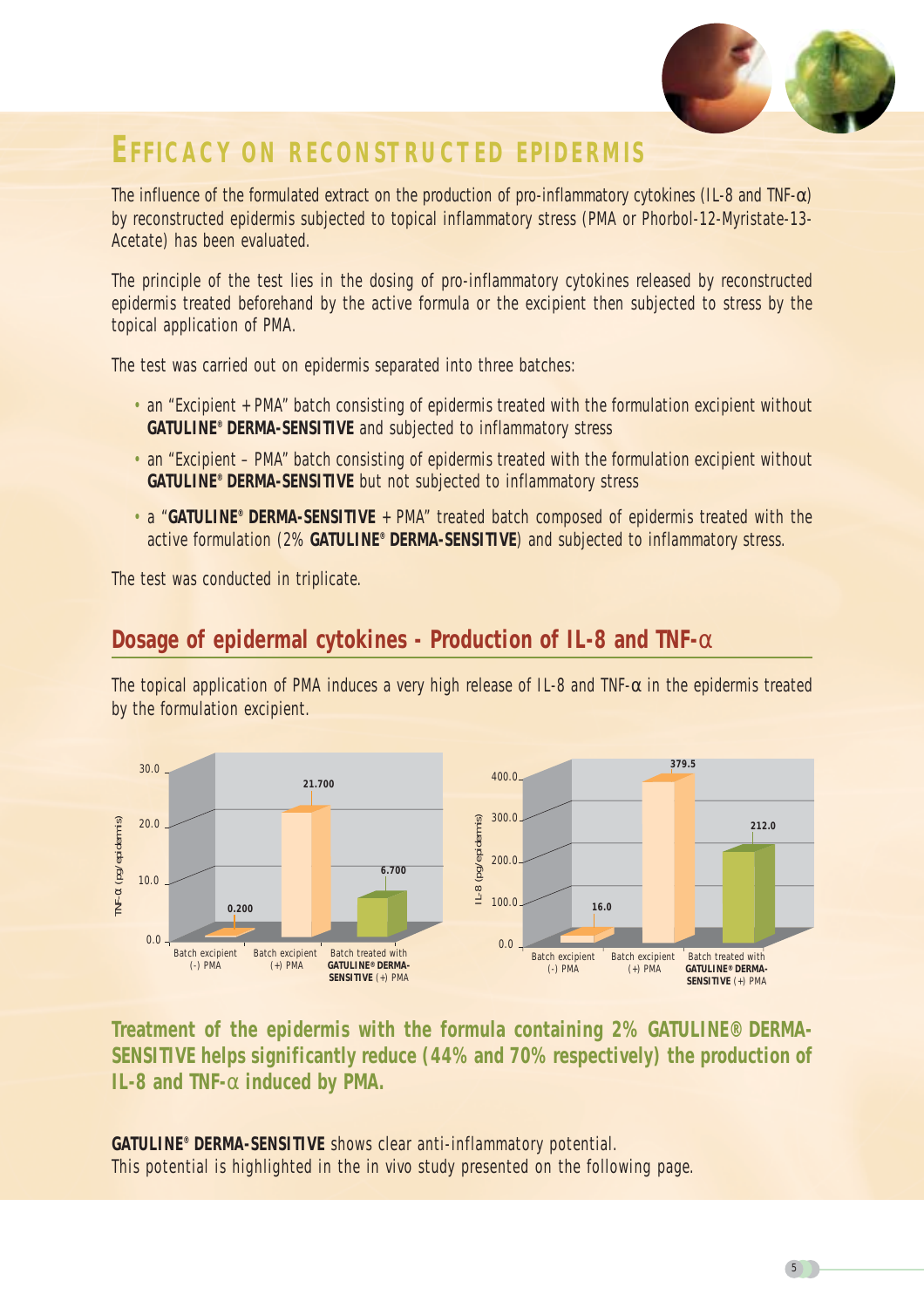### *IN VIVO* **EFFICACY**

The aim was to assess, in standard use conditions, the efficacy and cosmetic acceptability of a soothing protective cream containing 2% **GATULINE® DERMA-SENSITIVE**.

A panel of 20 members was used, all women with sensitive, reactive skin, subject to discomfort and diffuse redness. The product was applied to one side of the face, twice a day for 28 days. A cream containing a reference calming active, Bisabolol at 0.5%, was applied using the same protocol to the other side of the face.

Three series of results are presented:

- Clinical assessment at To then T4 weeks by the dermatologist, of efficacy criteria noted on an analogue scale of 10 points from 0 to 9 (the closer one gets to 9, the better the improvement)
- Self-assessment at T0 then T4 weeks, according to the same protocol
- Answers by the panel to an acceptability questionnaire on the two products at T4 weeks.

### **Clinical assessment**

This graph presents the average improvement percentages obtained for the cream containing 2% **GATULINE® DERMA-SENSITIVE**, evaluated by the dermatologist at T0 and at the end of the study.



(**\***) significant improvement p < 5%

**After 4 weeks of twice-daily application of the cream containing 2% GATULINE® DERMA-SENSITIVE, a significant improvement in all parameters was observed with, depending on the criteria, improvement of between 10 and 70%.**

In particular, the assessment parameters of comfort and redness, very often associated with reactive skin, showed a very clear difference before and after treatment.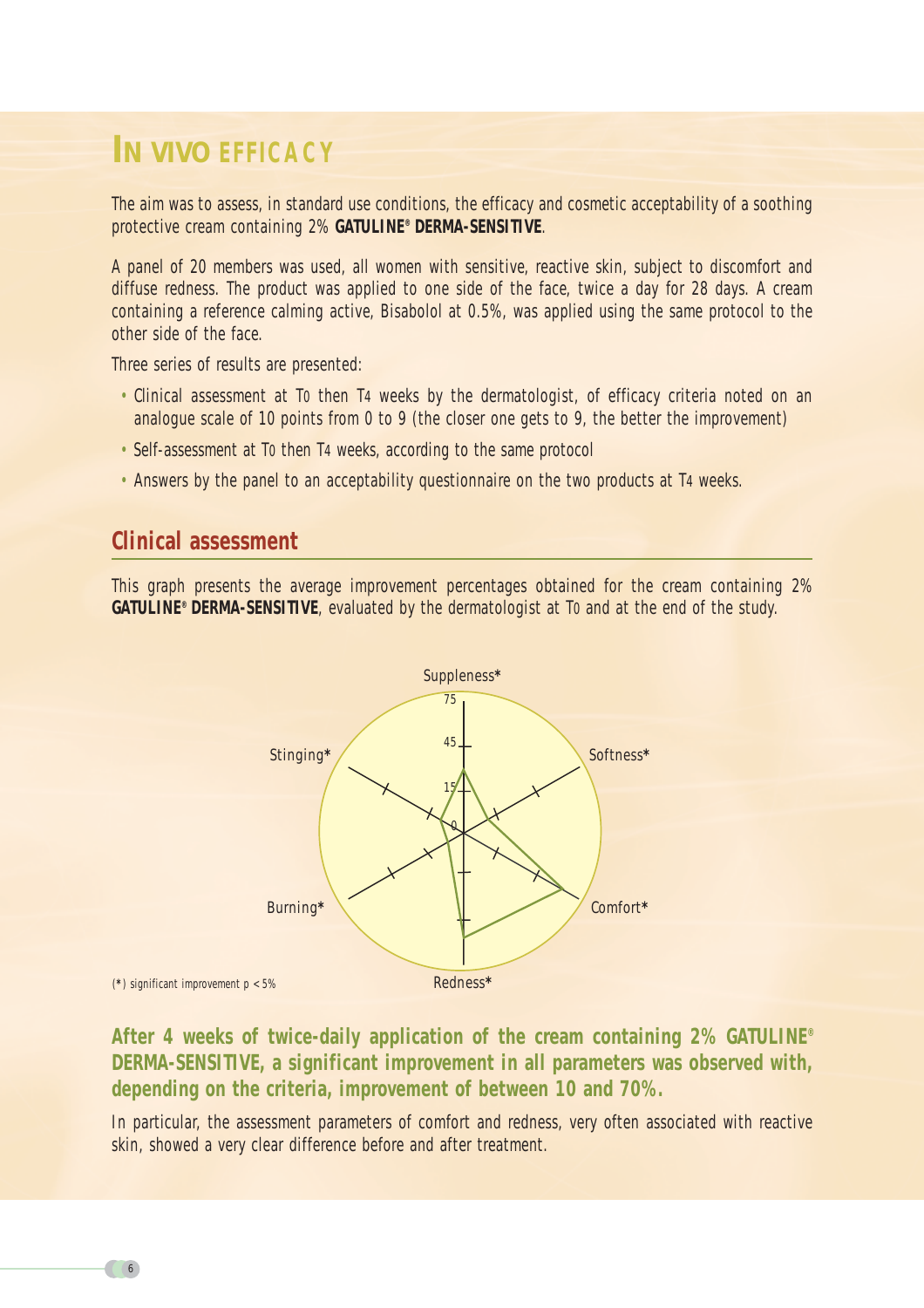

### **Self-assessment**

This evaluation has the advantage of illustrating more specifically the benefits perceived by the user. The efficacy criteria and method of notation are the same as in the clinical assessment.



(**\***) significant improvement p < 5%

After 4 weeks of twice-daily application of a cream formulated with 2% of **GATULINE® DERMA-SENSITIVE**, a significant improvement was noted in the perception of the parameters studied, with the exception of the burning sensation. These results confirm those of the clinical evaluation and clearly demonstrate the soothing effect of **GATULINE® DERMA-SENSITIVE**.

In parallel, comparison of the results obtained for the **GATULINE® DERMA-SENSITIVE** containing cream and the Bisabolol containing cream shows, for each of the criteria studied, a favourable tendency for the **GATULINE®** active.

### **Acceptability questionnaire**

At the end of the study, the panelists used 4 levels of answers – "I agree", "I quite agree", "I tend not to agree" and "I don't agree at all" – to complete an acceptability questionnaire. On the basis of these results, a satisfaction percentage grouping together the "I agree" and "I quite agree" responses was calculated.

| <b>Question</b><br>the control of the control of the control of the control of | Satisfaction percentage |
|--------------------------------------------------------------------------------|-------------------------|
|                                                                                |                         |
|                                                                                |                         |
|                                                                                |                         |
|                                                                                |                         |
|                                                                                |                         |

The cream containing **GATULINE® DERMA-SENSITIVE** obtained high satisfaction percentages for all criteria.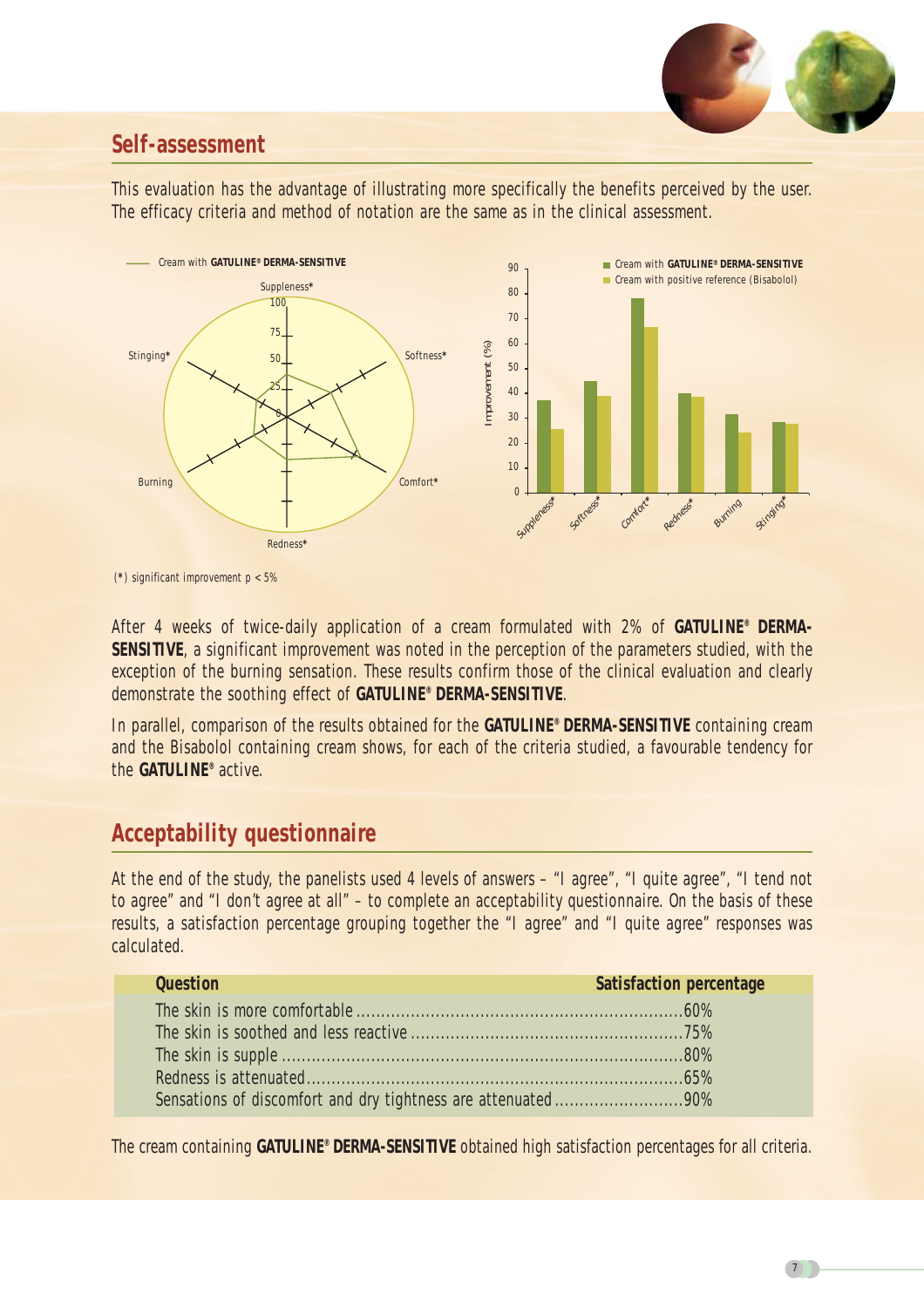### **CONCLUSION**

Combining bibliographic sources and experimental data, Gattefossé has selected, then developed, a new **GATULINE®** reference: **GATULINE® DERMA-SENSITIVE**, a touch of serenity.

Like all the other references in the range, this active ingredient has been tested *in vivo*, under normal conditions of use.

Its activity has been demonstrated using specific efficacy tests and strict statistical analysis.

In parallel, Gattefossé has identified the physiological and/or molecular mechanisms at the origin of this efficacy. In the case of **GATULINE® DERMA-SENSITIVE**, the cappaprenols, produced by capers using specific extraction, are clearly named as the ingredient responsible for its soothing properties.

Aimed at sensitive and reactive skin, 2% **GATULINE® DERMA-SENSITIVE** very significantly reduces the production of IL-8 and TNF-α cytokines. These cytokines are the major physiological mediators of inflammation, secreted by keratinocytes in situations of stress. Inhibiting their production or action helps limit the inflammatory response, particularly when this becomes uncontrollable.

User tests, as well as the clinical study, illustrate the expected benefits of regular use of a product containing **GATULINE® DERMA-SENSITIVE**.

**The significant improvement encompasses sensations of stinging, burning, redness, suppleness and general comfort of the skin**, parameters associated with reactive, irritated and environmentally stressed skin.

### **APPLICATIONS**

Active designed for sensitive and reactive skin products. Soothing activity. **GATULINE® DERMA-SENSITIVE** reduces cutaneous hypersensitivity. Ideal for preventive and protective suncare formulations.

For all types of emulsions, gel-creams, anhydrous bases or rinsable products. Recommended to be added at room temperature at the end of the manufacturing process. Suggested concentration of use: 2%.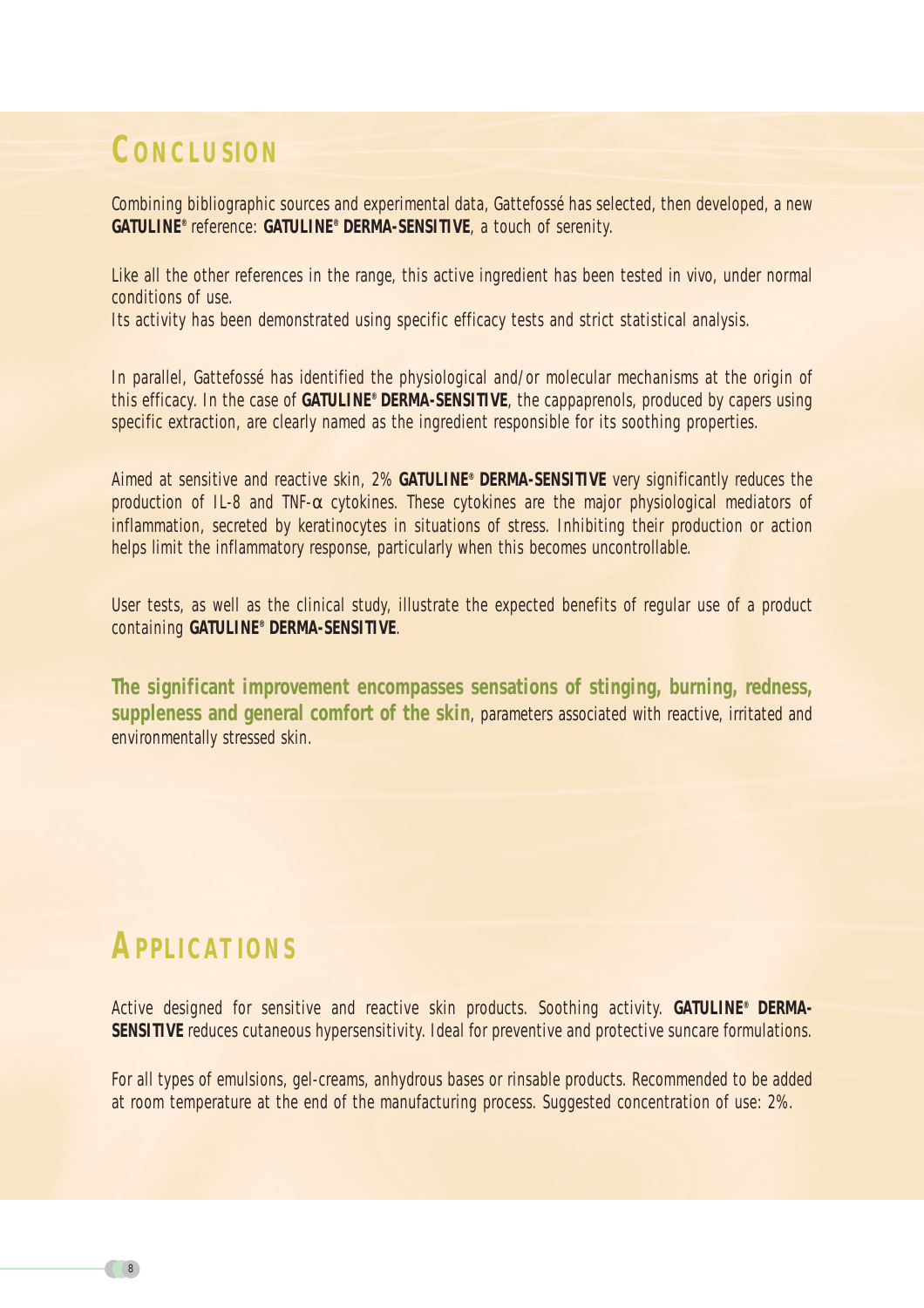# 

### **GLOSSARY**

Cappaprenols: *long chain isoprenoid alcohols with numerous and long isoprene units.*

- Isoprene unit:

 $\begin{picture}(180,170) \put(100,170){\makebox(0,0){$N_{\rm n}$}} \put(150,170){\makebox(0,0){$N_{\rm n}$}} \put(150,170){\makebox(0,0){$N_{\rm n}$}} \put(150,170){\makebox(0,0){$N_{\rm n}$}} \put(150,170){\makebox(0,0){$N_{\rm n}$}} \put(150,170){\makebox(0,0){$N_{\rm n}$}} \put(150,170){\makebox(0,0){$N_{\rm n}$}} \put(150,170){\makebox(0,0$ 

| Chemokine:                | type of cytokine with chemotactic ability.                                                                                                                 |
|---------------------------|------------------------------------------------------------------------------------------------------------------------------------------------------------|
| Chemotaxis, chemotactism: | cell movement due to a concentration gradient<br>of a chemical substance.                                                                                  |
| Cytokines:                | group of regulating polypeptides and glycoproteins (non<br>immunoglobulins) that act locally as cell communication<br>messengers.                          |
| Inflammation:             | group of reactions triggered by aggression from a pathogenic<br>element.                                                                                   |
| Langherans cells:         | epidermal dendritic cells with a sentinel role against<br>exogenous antigens.                                                                              |
| Melanocytes:              | epidermal cells whose function is to produce<br>melanin pigments.                                                                                          |
| Merkel cells:             | epidermal neuro-endocrine cells involved in sensitivity.                                                                                                   |
| Supercritical state:      | state of a fluid simultaneously exposed to a temperature<br>and a pressure respectively superior to its critical temperature<br>and its critical pressure. |

### **BIBLIOGRAPHY**

- [1] Ageel A.M. *et al.* Anti-inflammatory activity of some Saudi Arabian medicinal plants. Agents and Actions. 17(3-4), 1985: 383-384.
- [2] Al-Said M.S. *et al.* Isolation and identification of an anti-inflammatory principle from *Capparis spinosa*. Pharmazie. 43(9), 1988: 640-641.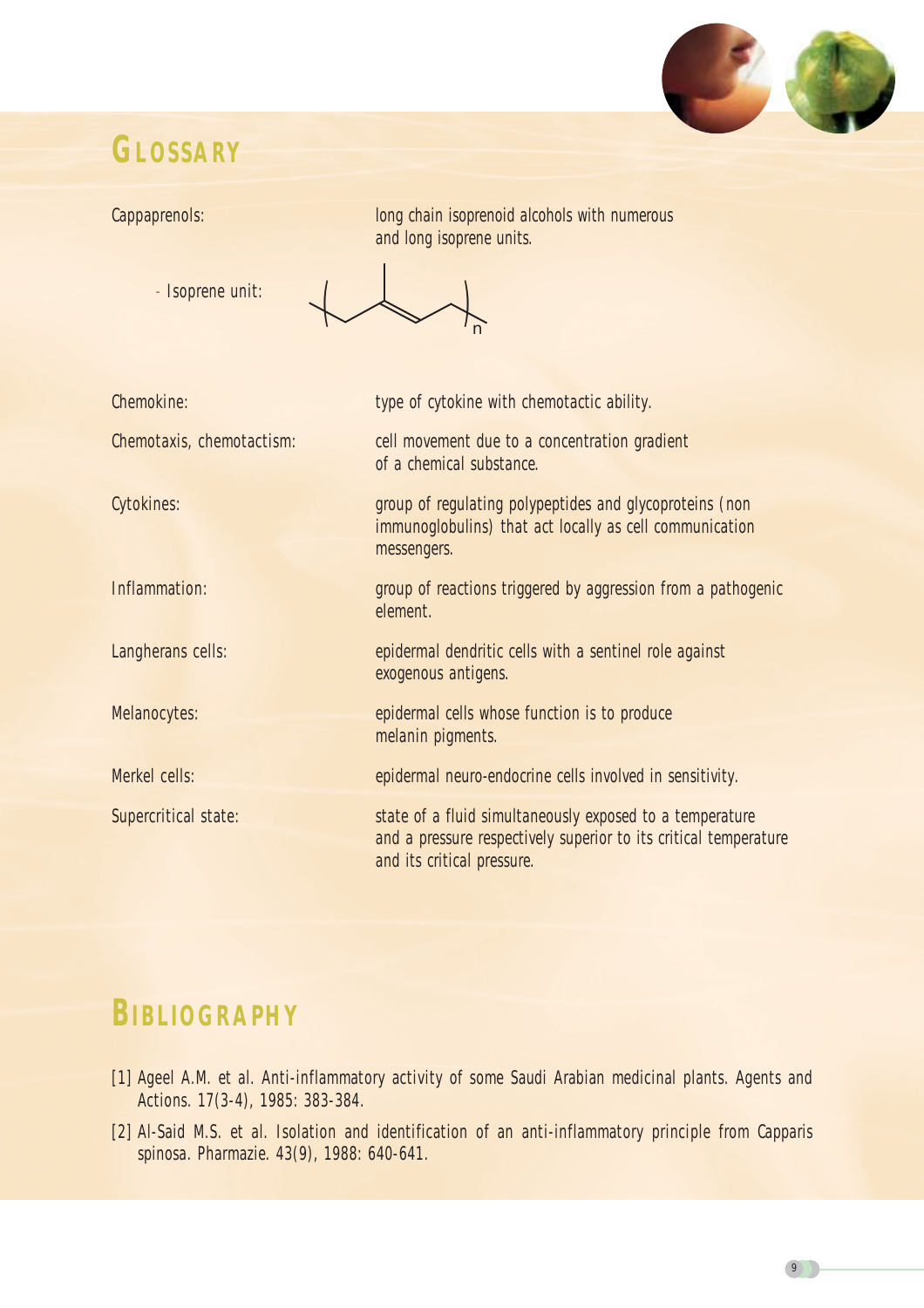### **SPECIFICATIONS**

| Organoleptic characteristics: |  |  |
|-------------------------------|--|--|
|                               |  |  |

| Physico-chemical characteristics: |                                                                                                   |
|-----------------------------------|---------------------------------------------------------------------------------------------------|
|                                   |                                                                                                   |
|                                   |                                                                                                   |
|                                   |                                                                                                   |
|                                   |                                                                                                   |
|                                   |                                                                                                   |
|                                   |                                                                                                   |
|                                   |                                                                                                   |
|                                   |                                                                                                   |
|                                   |                                                                                                   |
| Transport and storage conditions: |                                                                                                   |
|                                   | This product does not contain preservative. Prevent exposure to light. Store at room temperature. |
| Packing:                          |                                                                                                   |
|                                   |                                                                                                   |
|                                   |                                                                                                   |
| <b>Regulatory:</b>                |                                                                                                   |
|                                   |                                                                                                   |
|                                   |                                                                                                   |
|                                   |                                                                                                   |
|                                   |                                                                                                   |
| Toxicological profil:             |                                                                                                   |
|                                   |                                                                                                   |
|                                   |                                                                                                   |
|                                   |                                                                                                   |
|                                   |                                                                                                   |
|                                   |                                                                                                   |
|                                   |                                                                                                   |
|                                   |                                                                                                   |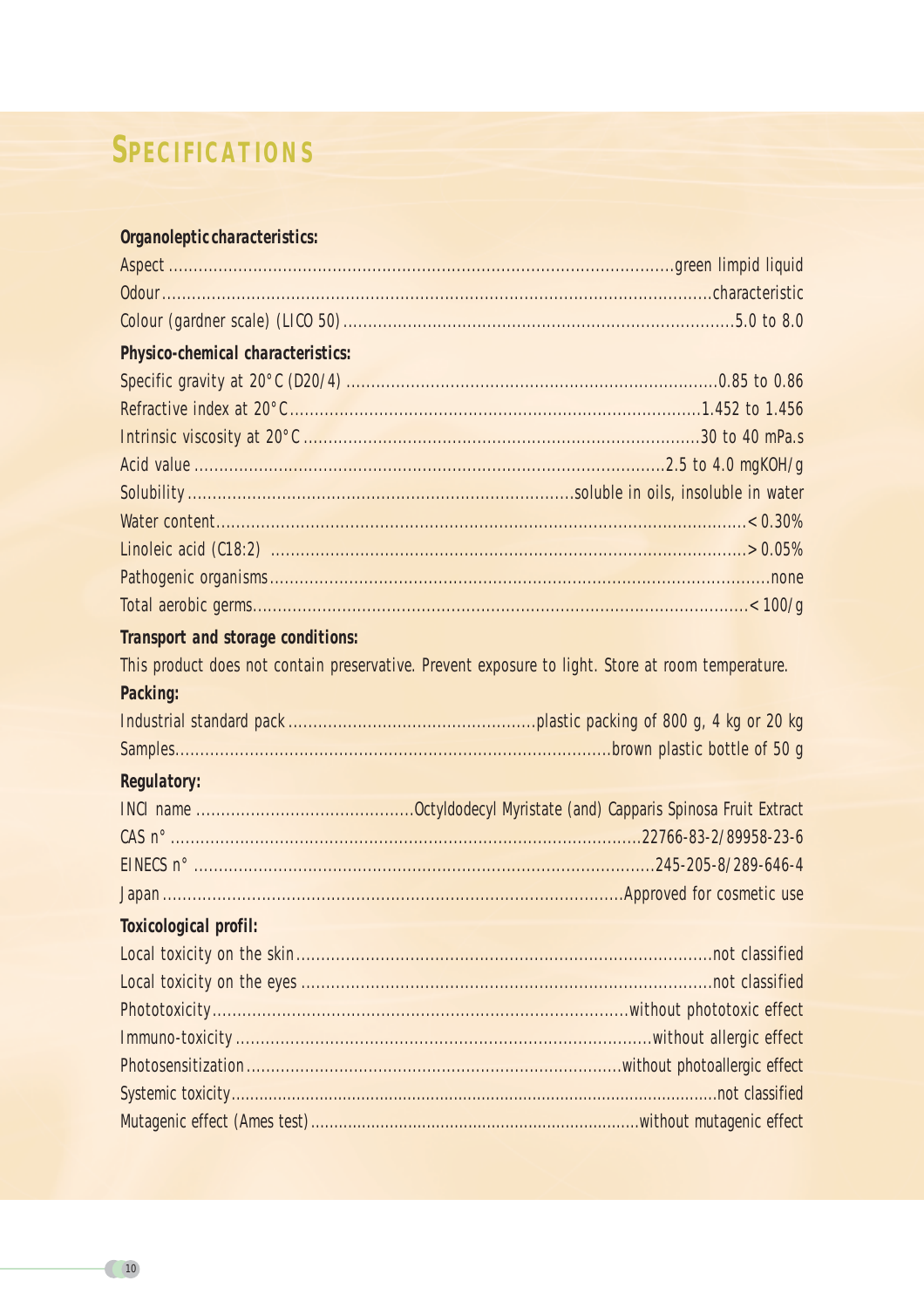### **FORMULAS**



|   | SOOTHING STICK                                                                                                                                                                                                                                                                                                                                                                                                                                                                                                                                                    |                                                                                              | JB 1879/C                             |  |
|---|-------------------------------------------------------------------------------------------------------------------------------------------------------------------------------------------------------------------------------------------------------------------------------------------------------------------------------------------------------------------------------------------------------------------------------------------------------------------------------------------------------------------------------------------------------------------|----------------------------------------------------------------------------------------------|---------------------------------------|--|
|   | <b>INCI name</b>                                                                                                                                                                                                                                                                                                                                                                                                                                                                                                                                                  | Trade name                                                                                   | $\%$                                  |  |
| Ш | ISOSTEARYL ISOSTEARATE (and) OZOKERITE (and) CASTOR (Ricinus<br>Communis) OIL (and) HYDROGENATED PALM KERNEL GLYCERIDES<br>(and) PROPYLENE GLYCOL DIPELARGONATE (and) POLYGLYCERYL-2<br>SESQUIISOSTEARATE (and) POLYGLYCERYL-2 SESQUISTEARATE (and)<br>PEG-8 BEESWAX (and) PHENYL TRIMETHICONE (and) PROPYLENE GLYCOL<br>ISOSTEARATE (and) CETYL LACTATE (and) HYDROGENATED PALM GLYCERIDES<br>MINERAL OIL (and) VEGETABLE OIL (and) ALOE EXTRACT<br>OCTYLDODECYL MYRISTATE (and) CAPPARIS SPINOSA FRUIT EXTRACT<br>MICA (and) TITATIUM DIOXIDE<br><b>PERFUME</b> | <b>LIPSTICK BASE PL 1916</b><br>VEGETOL® ALOE GR335 OILY<br><b>GATULINE® DERMA-SENSITIVE</b> | 96.20<br>1.00<br>1.00<br>1.50<br>0.30 |  |
|   |                                                                                                                                                                                                                                                                                                                                                                                                                                                                                                                                                                   |                                                                                              | 100.00                                |  |

Melt phase I at about 80°C. Stir and let cool down. At about 70°C, add the ingredients of phase II. Stir and pour into molds.

|    | PROTECTIVE SOOTHING CREAM                                                                                                                                     |                                                 | <b>ALE 1920/B</b>              |
|----|---------------------------------------------------------------------------------------------------------------------------------------------------------------|-------------------------------------------------|--------------------------------|
|    | <b>INCI name</b>                                                                                                                                              | Trade name                                      | $\%$                           |
|    | CETYL ALCOHOL (and) GLYCERYL STEARATE (and) PEG-75<br>STEARATE (and) CETETH-20 (and) STEARATEH-20<br>OCTYLDODECYL MYRISTATE<br>CYCLOMETHICONE<br>PRESERVATIVE | <b>EMULIUM</b> <sup>"</sup> DELTA<br><b>MOD</b> | 6.00<br>5.00<br>4.00<br>0.70   |
| Ш  | DEMINERALIZED WATER<br>CARBOMER<br>XANTHAN GUM (SOL. 2%)<br><b>GLYCERIN</b>                                                                                   |                                                 | 60.00<br>0.15<br>15.00<br>3.00 |
|    | III AMINOMETHYL PROPANOL (SOL. 50%)                                                                                                                           |                                                 | 0.15                           |
| IV | ALUMINIUM STARCH OCTENYL SUCCINATE                                                                                                                            |                                                 | 4.00                           |
| V  | OCTYLDODECYL MYRISTATE (and) CAPPARIS SPINOSA FRUIT EXTRACT                                                                                                   | <b>GATULINE® DERMA-SENSITIVE</b>                | 2.00<br>100.00                 |

Sprinkle carbomer over water, leave to stand. Heat I and II to 75°C. While mixing, pour II into I. Neutralize with III. Cool while mixing. At 45°C, add IV. At 35°C, add V. Complete cooling under stirring.

This information is presented in good faith, and we believe it is correct, but no warranty as to accuracy of results, or fitness for a particular use is given, nor is freedom from patent infringement to be inferred. It is offered solely for your consideration, investigation and verification.